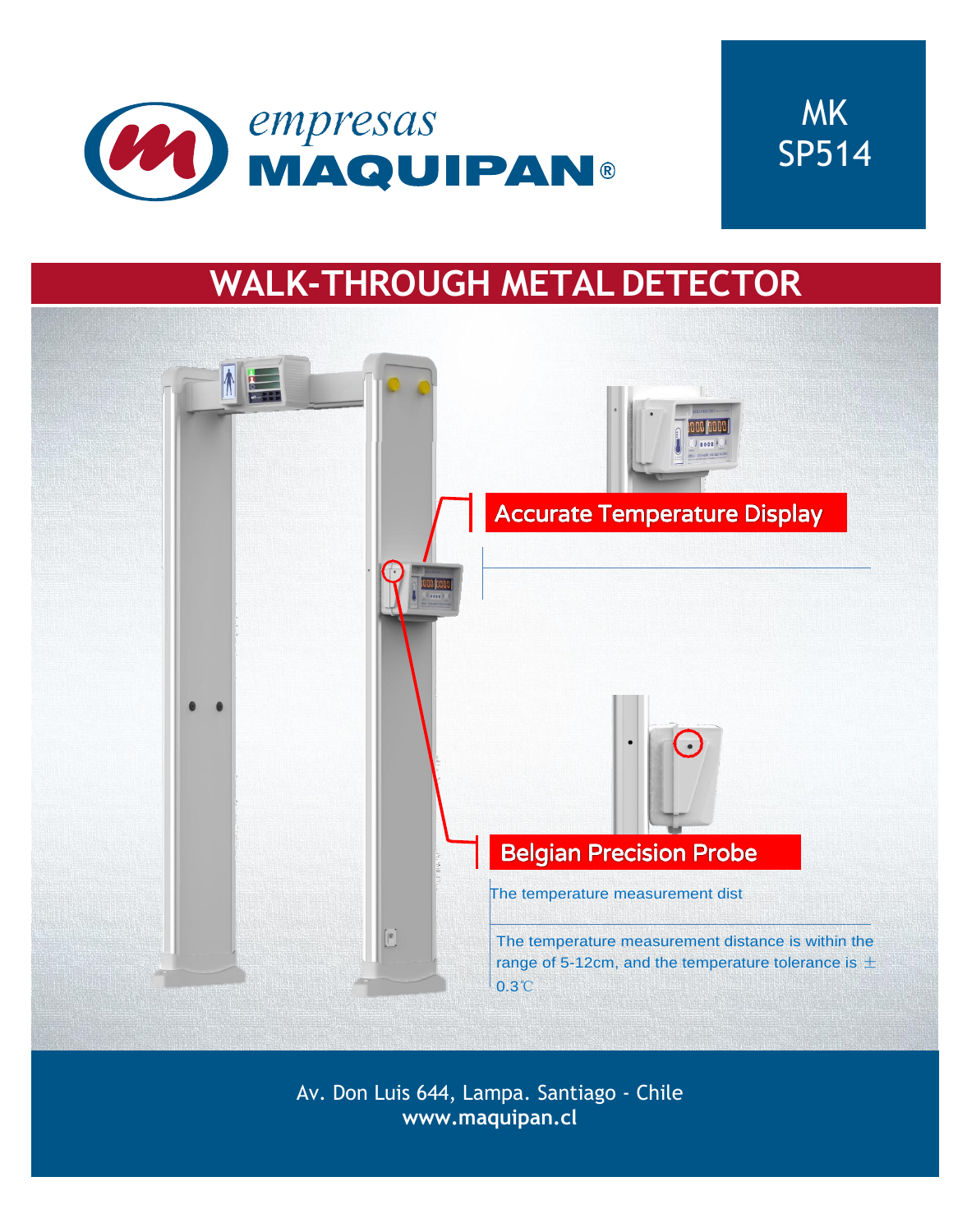### Features

- ◆ The security device includes metal detection and human body temperature detection.
- ◆ The system has the function of displaying environmental monitoring data; High performance, high sensitivity and high stability.
- ◆ With system networking which can manage multiple devices through one PC. (Optional)
- ◆ Preset the weight, volume, size, location, key, jewelry, belt buckle and other false alarms of metal items.
- ◆ Comply with EMC electromagnetic radiation standards, the use of weak magnetic field technology, heart pacemaker wearers, pregnant women, floppy disk, film, videotape and other harmless.
- ◆ Carry metal object can be eliminated function.
- Products through the European CE certification.

#### **Specifications**

| Model No.                       | MKSP514                                                                                 |
|---------------------------------|-----------------------------------------------------------------------------------------|
| <b>Brand</b>                    | Maguitek                                                                                |
| Vertical evening size           | 2230 x 920x440mm                                                                        |
| Vertical channel size           | 2000x715mm                                                                              |
| Net Weight                      | 35kg                                                                                    |
| <b>Working Voltage</b>          | AC90V-240V 50/60Hz                                                                      |
| <b>Power</b>                    | 12W                                                                                     |
| <b>Operation Frequency</b>      | 1-50 Frequency band                                                                     |
| <b>Working Temperature</b>      | $-20^{\circ}$ C $\sim$ 65°C                                                             |
| <b>Installation Environment</b> | Width 100cm <sup>*</sup> length 200cm (minimum range without metal)<br>sheet transverse |
| Metal range                     | Maximum sensitivity $>$ 50g metal                                                       |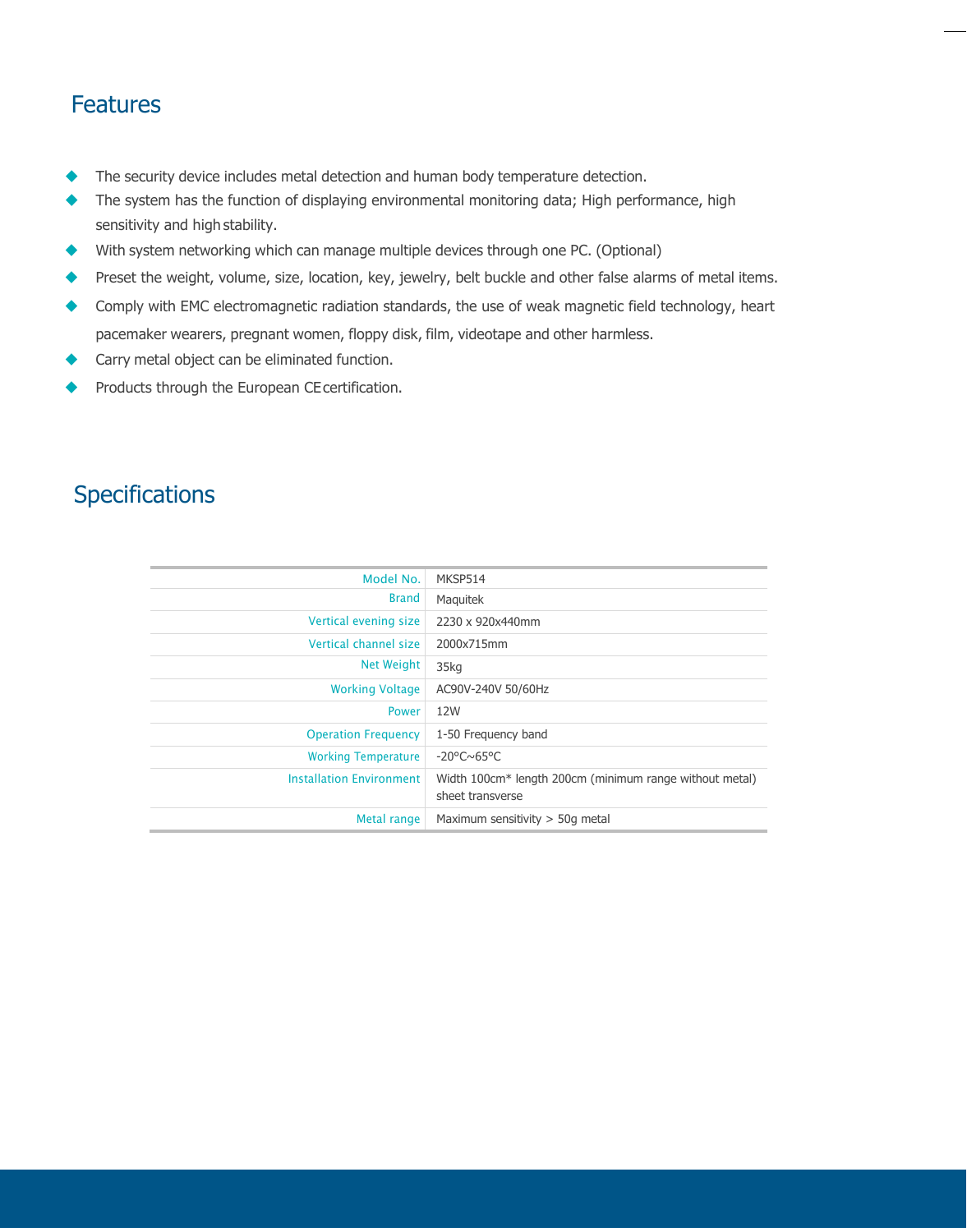## **Dimensions**





## Details







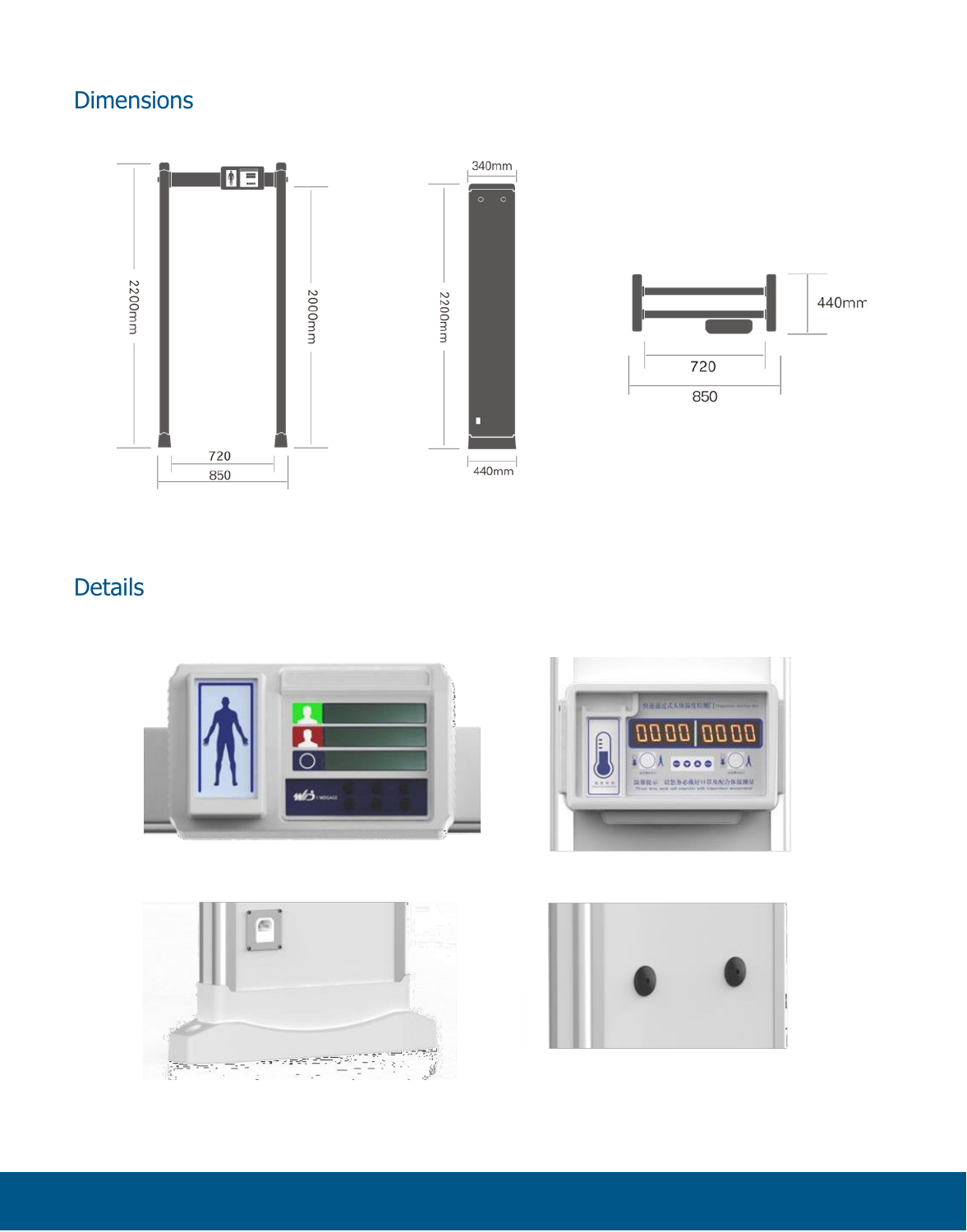## Applications of range